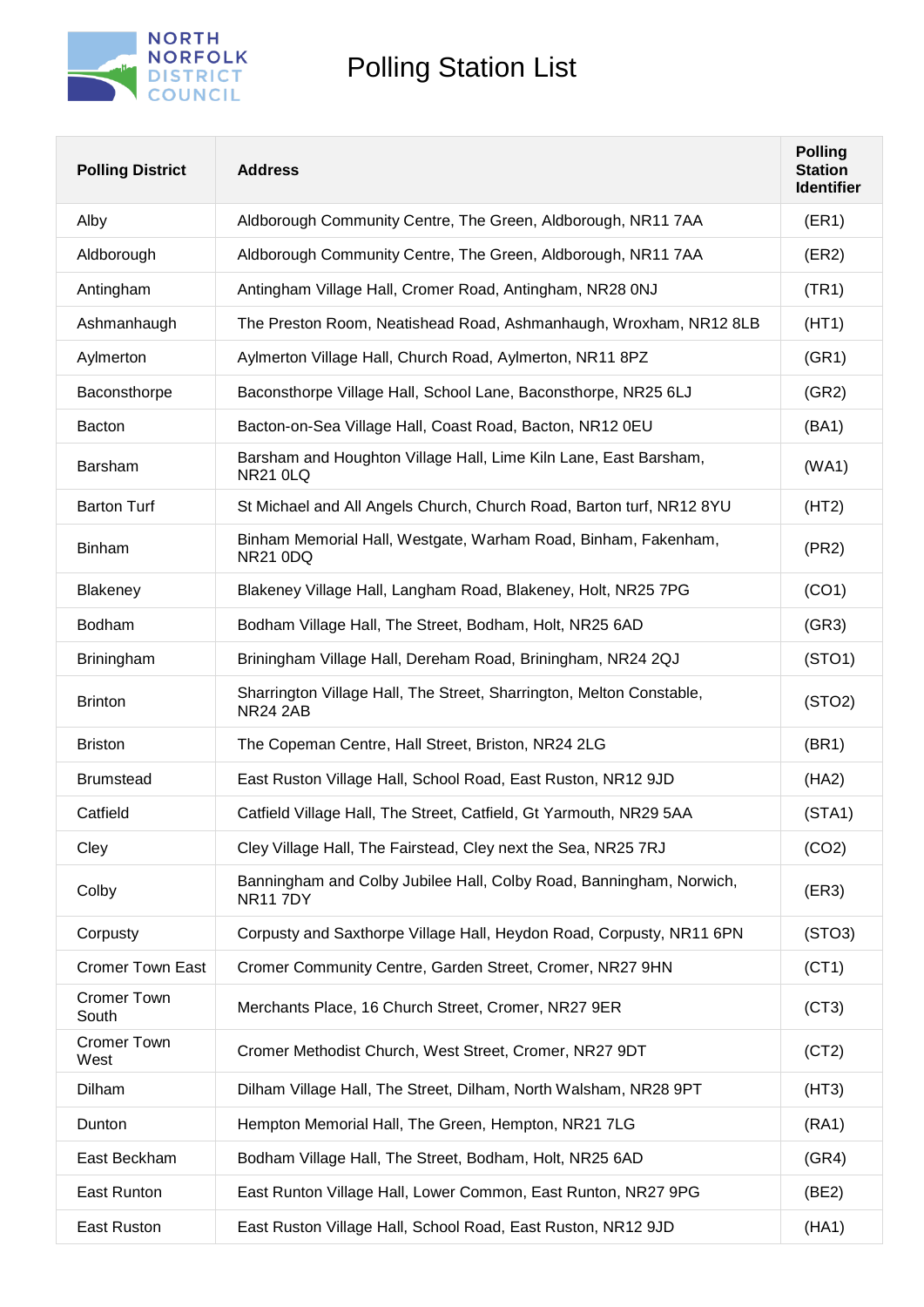

| <b>Polling District</b> | <b>Address</b>                                                                             | <b>Polling</b><br><b>Station</b><br><b>Identifier</b> |
|-------------------------|--------------------------------------------------------------------------------------------|-------------------------------------------------------|
| Edgefield               | Edgefield Village Hall, The Green, Edgefield, Melton Constable, NR24 2AL                   | (STO4)                                                |
| Erpingham               | Erpingham with Calthorpe Village Hall, The Street, Erpingham, NR11 7QB                     | (ER4)                                                 |
| Felbrigg                | Felbrigg Village Hall, The Green, Felbrigg, NR11 8PN                                       | (RO1)                                                 |
| Felmingham              | Felmingham Village Hall, Aylsham Road, Felmingham, North Walsham,<br><b>NR28 0LD</b>       | (TR2)                                                 |
| <b>Field Dalling</b>    | Field Dalling and Saxlingham Village Hall, 84 Holt Road, Field Dalling,<br><b>NR25 7LE</b> | (PR3)                                                 |
| Fulmodeston             | Old School Hall, Barney Road, Fulmodeston, NR21 0AT                                        | (ST1)                                                 |
| Gimingham               | Gimingham Village Hall, Church Street, Gimingham, Norwich, NR11 8HF                        | (RO2)                                                 |
| Great Ryburgh           | Great Ryburgh Memorial Hall, 32 Fakenham Road, Great Ryburgh,<br><b>NR21 7AN</b>           | (ST2)                                                 |
| <b>Great Snoring</b>    | Great Snoring Social Club, Walsingham Road, Great Snoring, NR21 0AP                        | (WA2)                                                 |
| Great Walsingham        | Walsingham Village Hall, Wells Road, Walsingham, NR23 1RX                                  | (WA3)                                                 |
| Gresham                 | Gresham Village Hall, Cromer Road, Lower Gresham, NR11 8RF                                 | (GR5)                                                 |
| <b>Gunthorpe North</b>  | Gunthorpe Village Institute, Swanton Road, Gunthorpe, NR24 2NS                             | (PR1)                                                 |
| <b>Gunthorpe South</b>  | Gunthorpe Village Institute, Swanton Road, Gunthorpe, NR24 2NS                             | (PR4)                                                 |
| Hanworth                | Hanworth Village Hall, The Common, Hanworth, NR11 7HP                                      | (ER5)                                                 |
| Happisburgh             | Wenn Evans Centre, Blacksmiths Lane, Happisburgh, NR12 0QT                                 | (HA3)                                                 |
| Helhoughton             | Helhoughton Village Hall, The Street, Helhoughton, NR21 7AH                                | (RA2)                                                 |
| Hempstead               | Hempstead Village Hall, The Street, Hempstead, Holt, NR25 6AH                              | (GR6)                                                 |
| Hempton                 | Hempton Memorial Hall, The Green, Hempton, NR21 7LG                                        | (RA3)                                                 |
| Hickling                | Hickling Barn, Tate Loke, Hickling, NR12 0YN                                               | (HI1)                                                 |
| <b>High Kelling</b>     | High Kelling Village Hall, 15 Avenue Road, High Kelling, Holt, NR25 6RD                    | (HO2)                                                 |
| Hindolveston            | Hindolveston Village Hall, The Street, Hindolveston, NR20 5AS                              | (ST3)                                                 |
| Hindringham             | Hindringham Village Hall, The Street, Hindringham, Fakenham, NR21 0AA                      | (PR5)                                                 |
| Holkham                 | The Victoria Residents Lounge, Park Road, Holkham, NR23 1RG                                | (WH1)                                                 |
| Holt                    | Holt Community Centre, Kerridge Way, Holt, NR25 6DN                                        | (HO1)                                                 |
| Honing                  | Honing and Crostwight Village Hall, The Street, Honing, NR28 9AB                           | (HA4)                                                 |
| Horning                 | Horning Village Hall, Mill Hill, Horning, Norwich, NR12 8LF                                | (STB1)                                                |
| Horsey                  | School Room, Horsey Methodist Church, All Saints Lane, Horsey, NR29 4EF                    | (HI2)                                                 |
| Hoveton                 | Hoveton Village Hall, Stalham Road, Hoveton, Norwich, NR12 8DU                             | (HT4)                                                 |
| Hunworth                | Hunworth and Stody Village Room, King Street, Hunworth, NR24 2EQ                           | (STO6)                                                |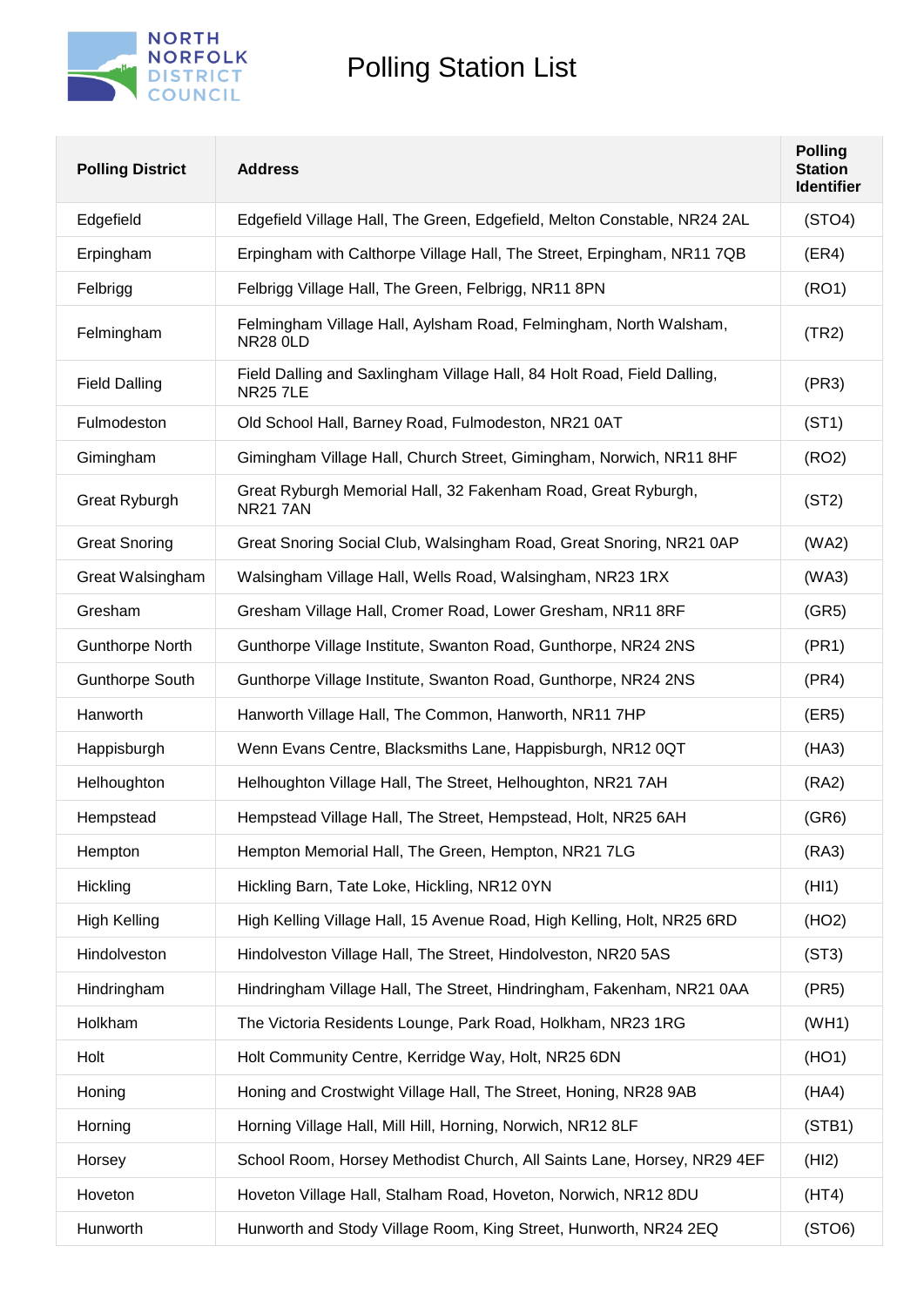

| <b>Polling District</b>                  | <b>Address</b>                                                                         | <b>Polling</b><br><b>Station</b><br><b>Identifier</b> |
|------------------------------------------|----------------------------------------------------------------------------------------|-------------------------------------------------------|
| Ingham                                   | Ingham Village Hall, Mill Road, Ingham, Norwich, NR12 9TD                              | (HA5)                                                 |
| Ingworth                                 | Erpingham with Calthorpe Village Hall, The Street, Erpingham, NR11 7QB                 | (ER6)                                                 |
| Itteringham                              | Bure Valley Community Centre, The Street, Itteringham, NR11 7AX                        | (ER7)                                                 |
| Kelling                                  | The Barn, Beck House, The Street, Kelling, NR25 7EL                                    | (CO3)                                                 |
| Kettlestone                              | Kettlestone Village Hall, The Street, Kettlestone, NR21 0AU                            | (ST4)                                                 |
| Knapton                                  | Knapton Village Hall, Hall Lane, Knapton, North Walsham, NR28 0RZ                      | (TR3)                                                 |
| Lancaster North                          | Fakenham Rugby Club, Old Wells Road, Fakenham, NR21 9RZ                                | (LN1)                                                 |
| Lancaster South                          | Fakenham Community Centre, Oak Street, Fakenham, NR21 9DY                              | (LS1)                                                 |
| Langham                                  | Langham Parish Room, Binham Road, Langham, Holt, NR25 7AB                              | (PR6)                                                 |
| Lessingham                               | Lessingham Village Hall, School Road, Lessingham, NR12 ODE                             | (HAG)                                                 |
| Letheringsett                            | Letheringsett Village Hall, Holt Road, Letheringsett, Holt, NR25 7AR                   | (HO3)                                                 |
| Little Barningham                        | Little Barningham Village Hall, The Street, Little Barningham, NR11 7AG                | (GR7)                                                 |
| Little Ryburgh                           | Great Ryburgh Memorial Hall, 32 Fakenham Road, Great Ryburgh,<br><b>NR21 7AN</b>       | (ST5)                                                 |
| <b>Little Snoring</b>                    | Little Snoring Community Room, Stevens Road, Little Snoring, NR21 0GZ                  | (WA4)                                                 |
| Little Walsingham                        | Walsingham Village Hall, Wells Road, Walsingham, NR23 1RX                              | (WA5)                                                 |
| Ludham                                   | Ludham Methodist Church Hall, Catfield Road, Ludham, Gt Yarmouth,<br><b>NR29 5QT</b>   | (STB2)                                                |
| Matlaske                                 | Baconsthorpe Village Hall, School Lane, Baconsthorpe, NR25 6LJ                         | (GR8)                                                 |
| <b>Melton Constable</b>                  | Melton Constable Country Club, 6 Briston Road, Melton Constable,<br><b>NR24 2DA</b>    | (STO5)                                                |
| Morston                                  | Morston Village Hall, Quay Lane, The Street, Morston, NR25 7AA                         | (CO4)                                                 |
| Mundesley                                | Coronation Hall, 26 Cromer Road, Mundesley, NR11 8BE                                   | (MU1)                                                 |
| Neatishead                               | The New Victory Hall, The Street, Neatishead, Norwich, NR12 8AD                        | (HT5)                                                 |
| North Walsham<br>East                    | North Walsham Community Centre, New Road, North Walsham, NR28 9DE                      | (NWE1)                                                |
| North Walsham<br>North                   | St Benet Hall, Vicarage Street, North Walsham, NR28 9BQ                                | (NWW2)                                                |
| North Walsham<br><b>Town Centre East</b> | Church Hall, Sacred Heart Church, Kings Arms Street, North Walsham,<br><b>NR28 9JX</b> | (NWX1)                                                |
| North Walsham<br><b>Town Centre West</b> | Church Hall, Sacred Heart Church, Kings Arms Street, North Walsham,<br><b>NR28 9JX</b> | (NWX2)                                                |
| North Walsham<br>West                    | Victory Leisure Centre, Station Road, North Walsham, NR28 0DZ                          | (NWW1)                                                |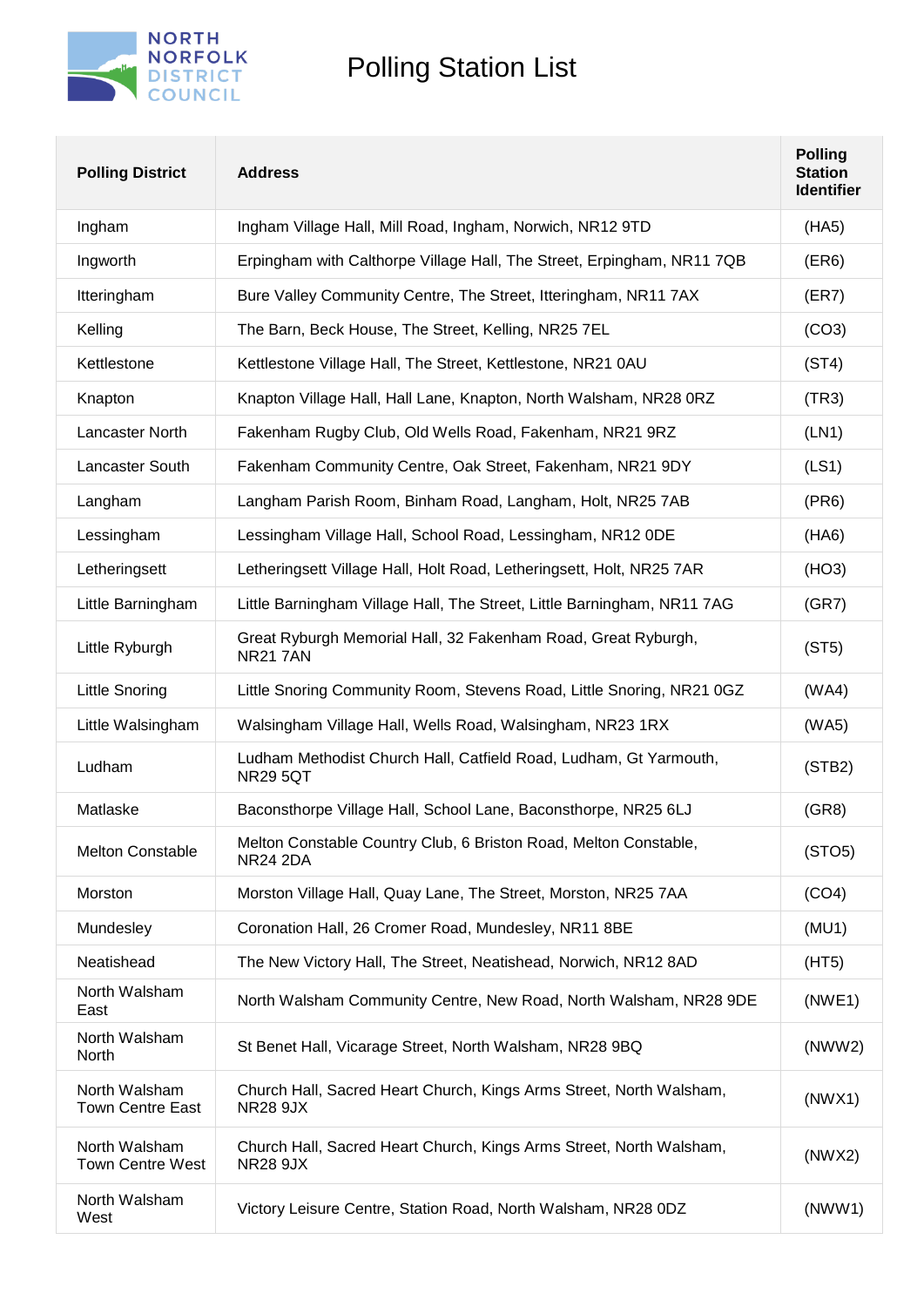

| <b>Polling District</b> | <b>Address</b>                                                                       | <b>Polling</b><br><b>Station</b><br><b>Identifier</b> |
|-------------------------|--------------------------------------------------------------------------------------|-------------------------------------------------------|
| Northrepps              | Northrepps Village Hall, School Lane, Northrepps, NR27 OLB                           | (PO1)                                                 |
| Overstrand              | The Parish Hall, The Londs, High Street, Overstrand, NR27 0PW                        | (PO2)                                                 |
| Paston                  | Bacton-on-Sea Village Hall, Coast Road, Bacton, NR12 0EU                             | (BA2)                                                 |
| Plumstead               | Baconsthorpe Village Hall, School Lane, Baconsthorpe, NR25 6LJ                       | (GR9)                                                 |
| Potter Heigham          | Potter Heigham Village Hall, School Road, Potter Heigham, NR29 5LW                   | (HI3)                                                 |
| <b>Pudding Norton</b>   | Hempton Memorial Hall, The Green, Hempton, NR21 7LG                                  | (RA4)                                                 |
| Roughton                | Roughton Village Hall, Felbrigg Road, Roughton, Norwich, NR11 8PA                    | (RO3)                                                 |
| Salthouse               | British Columbia Hall, Cross Street, Salthouse, NR25 7XH                             | (CO5)                                                 |
| Scottow                 | Battle of Britain Memorial Hall, Lamas Road, Badersfield, Scottow, NR10 5JR          | (WO1)                                                 |
| Sculthorpe              | Sculthorpe Village Hall, Moor Lane, Sculthorpe, NR21 9PY                             | (WA6)                                                 |
| Sea Palling             | Sea Palling and Waxham Village Hall, Waxham Road, Sea Palling,<br><b>NR12 0UX</b>    | (HI4)                                                 |
| Sheringham North        | St Andrews Methodist Church Hall, Cromer Road, Sheringham, NR26 8SA                  | (SN1)                                                 |
| Sheringham South        | Sheringham Community Centre, Holway Road, Sheringham, NR26 8NP                       | (SS1)                                                 |
| Sidestrand              | Trimingham Village Hall, Stone Field, Trimingham, NR11 8HY                           | (PO3)                                                 |
| Skeyton                 | Skeyton Village Hall, Felmingham Road, Skeyton, NR10 5AS                             | (WO2)                                                 |
| Sloley                  | Sloley Methodist Chapel, Frankfort, Sloley, NR12 8HG                                 | (HT6)                                                 |
| Smallburgh              | Smallburgh Village Hall, Yarmouth Road, Smallburgh, NR12 9LU                         | (HT7)                                                 |
| Southrepps              | Southrepps Village Hall, Chapel Street, Southrepps, NR11 8NW                         | (RO4)                                                 |
| Stalham                 | Stalham Town Hall, High Street, Stalham, NR12 9BE                                    | (STA2)                                                |
| Stibbard                | Stibbard Village Hall, Guist Road, Stibbard, NR21 0AQ                                | (ST6)                                                 |
| Stiffkey                | Stiffkey Village Hall, Church Street, Stiffkey, NR23 1QJ                             | (CO6)                                                 |
| Suffield                | Suffield Village Hall, Rectory Road, Suffield, NR11 7EW                              | (TR4)                                                 |
| <b>Suffield Park</b>    | St Martin's Hall, Mill Road, Cromer, NR27 0AD                                        | (SP1)                                                 |
| Sustead                 | Hanworth Village Hall, The Common, Hanworth, NR11 7HP                                | (ER8)                                                 |
| Sutton                  | Sutton Village Hall, New Road, Sutton, NR12 9RB                                      | (STA3)                                                |
| Swafield                | Swafield Village Hall, The Street, Swafield, NR28 0RQ                                | (TR5)                                                 |
| <b>Swanton Abbott</b>   | Swanton Abbott Village Hall, The Street, Swanton Abbott, Norwich,<br><b>NR10 5DU</b> | (WO3)                                                 |
| <b>Swanton Novers</b>   | Swanton Novers Village Hall, St Giles Road, Swanton Novers, NR24 2RB                 | (ST7)                                                 |
| <b>Tattersett</b>       | Green Park Rural Centre, Chapel Road, Wicken Green Village, NR21 7RR                 | (RA6)                                                 |